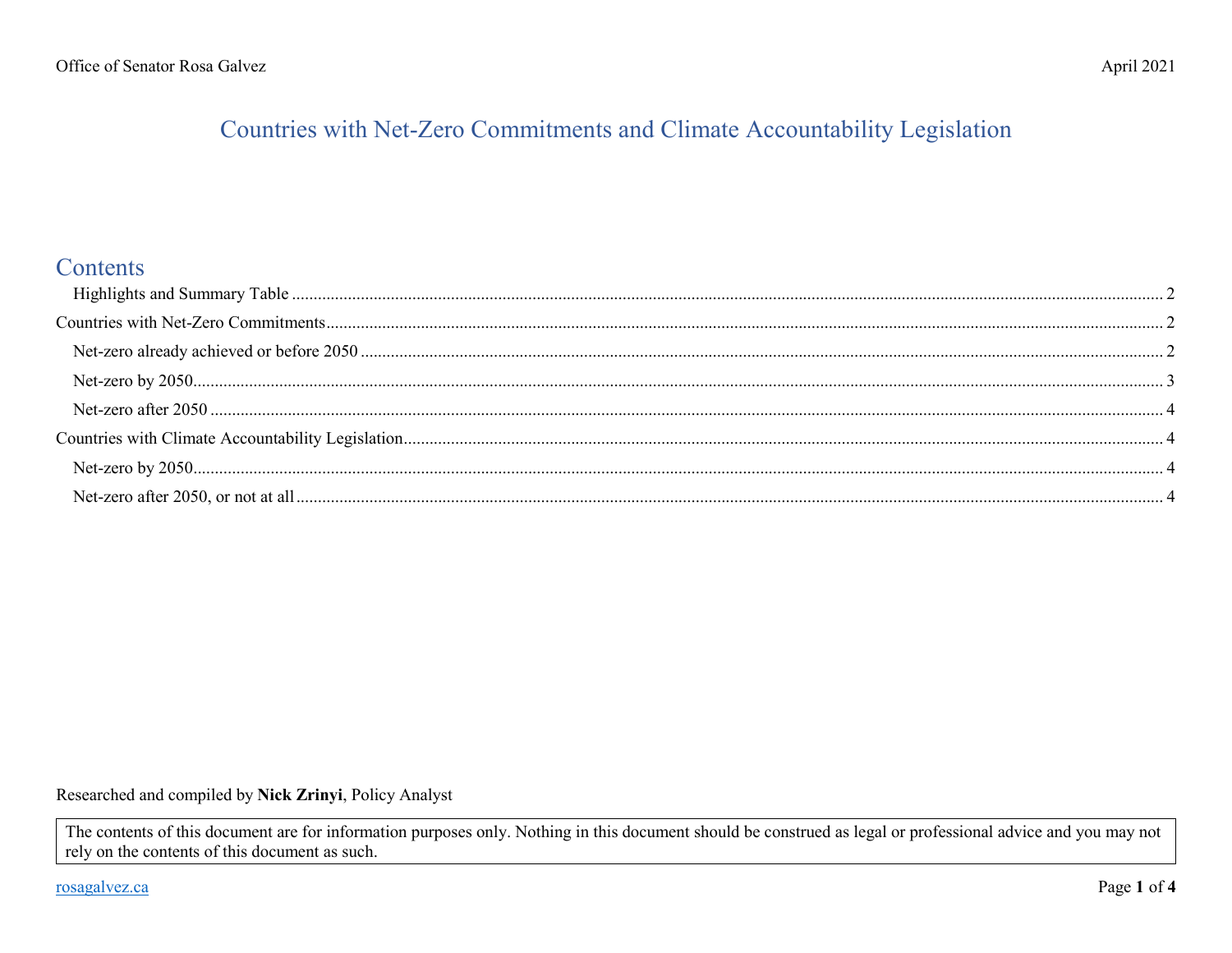## <span id="page-1-0"></span>Highlights and Summary Table

Net-zero commitments can take the form of legislation, a submission to the UN, a policy statement, a coalition agreement, other credible public proclamations, or any combination thereof. It is important to note that net-zero commitments and climate accountability legislation are different, though there is some overlap. A country can have a commitment without legislation, or they can have a commitment that was made recently that is not reflected in older legislation. Finland, for

example, has a coalition agreement as of 2019 to reach net-zero by 2035, however, their 2015 Climate Change Act only requires an 80% reduction by 2050. We also acknowledge the 121 countries, of which there is also overlap, who are participants in the *Climate Ambition Alliance*. Their commitment involves "working towards achieving net-zero CO<sub>2</sub> emissions by 2050", however, the nature of this commitment, its terms, and specific requirements aren't clear at this time and are therefore included here for information rather than the tables below.

#### **Highlights:**

- Two nations have already achieved net net-zero emission and now claim to be carbon negative.
- Thirty-three other countries have made commitments to achieve carbon neutrality before or by 2050.
- There are five OECD countries that have net-zero commitments earlier than 2050.
- At least 15 countries have enshrined some system of climate accountability in legislation. Because there is no international standard of "accountability", this category could be expanded significantly, depending on what criteria is used. The ones listed are either recent, comprehensive or easy to find (none were intentionally excluded).

<span id="page-1-1"></span>These lists are meant to be illustrative rather than exhaustive and are valid as of March 2021.

## Countries with Net-Zero Commitments

<span id="page-1-2"></span>

| Net-zero already achieved or before 2050 |                                 |                                  |
|------------------------------------------|---------------------------------|----------------------------------|
| Country                                  | <b>Source</b>                   | <b>Net-Zero Date</b>             |
| Suriname                                 | <b>UN News (2020)</b>           | Achieved 2014                    |
| Bhutan                                   | Policy Brief (2021)             | AchievedAlways                   |
| Maldives                                 | Submission to UN (2020)         | 2030                             |
| Norway                                   | Policy Position (2015)          | 2030 (2050 without intl offsets) |
| Uruguay                                  | Submission to UN (2020)         | 2030                             |
| Finland                                  | Coalition Agreement (2019)      | 2035                             |
| Iceland                                  | Climate Strategy (2020)         | 2040                             |
| Austria                                  | Policy Position (2020)          | 2040                             |
| Sweden                                   | Climate Policy Framework (2017) | 2045                             |

| No.              | Criteria                       |
|------------------|--------------------------------|
| <b>Countries</b> |                                |
| 2                | Already carbon-negative        |
|                  |                                |
|                  | Commitment – before 2050       |
| 26               | Commitment - by 2050           |
| 3                | Commitment - after 2050        |
|                  |                                |
| 11               | Legislation – before/by $2050$ |
|                  | Legislation $-$ after 2050     |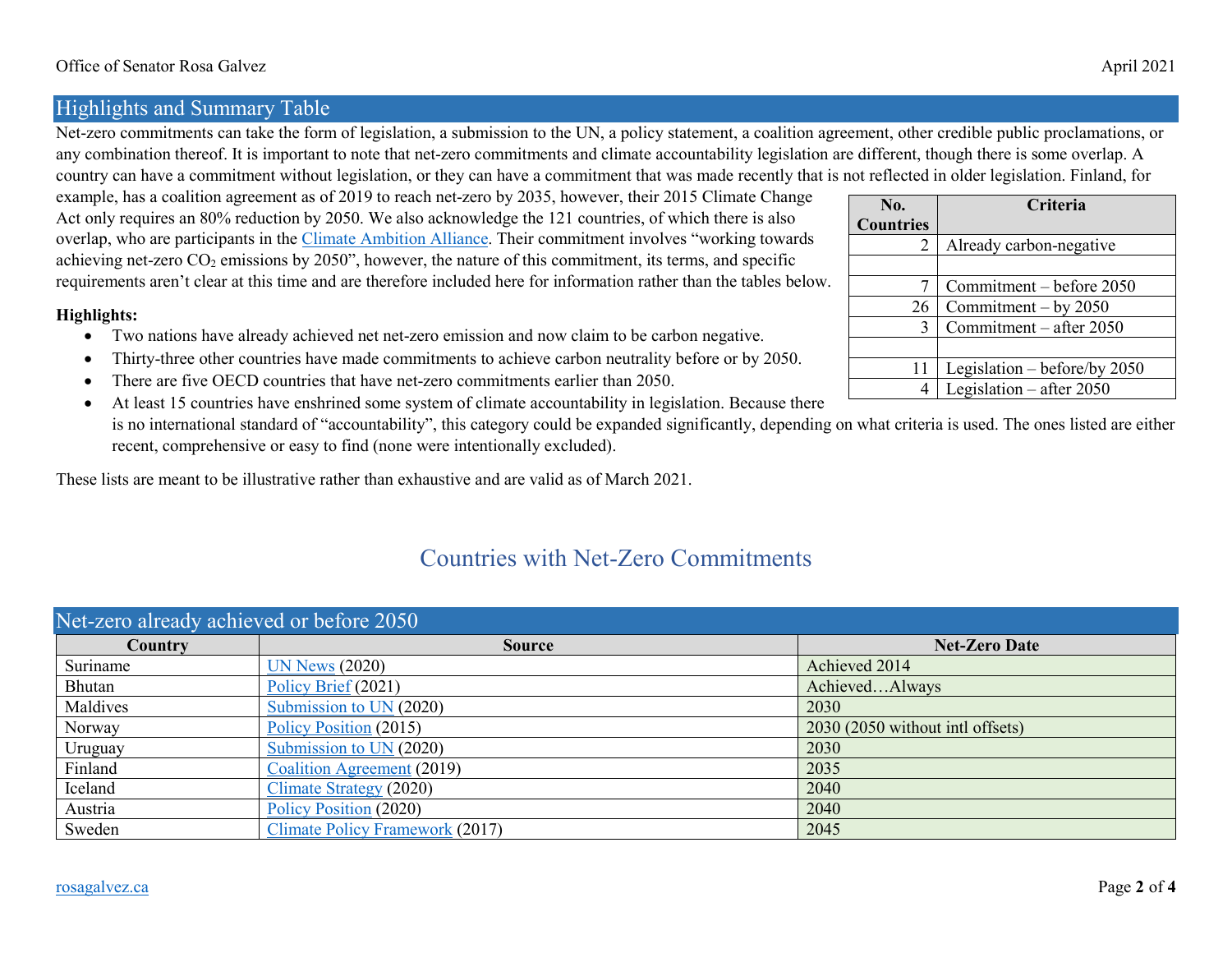<span id="page-2-0"></span>

| Net-zero by 2050 |                                                                      |                      |
|------------------|----------------------------------------------------------------------|----------------------|
| Country          | <b>Source</b>                                                        | <b>Net-Zero Date</b> |
| <b>EUROPE</b>    |                                                                      |                      |
| UK               | UK becomes first major economy to pass net zero emissions law (2019) | 2050                 |
| France           | Loi relative à l'énergie et au climat (2019)                         | 2050                 |
| Denmark          | Climate Act (2020)                                                   | 2050                 |
| Germany          | Germany's Climate Action Law (2020)                                  | 2050                 |
| New Zealand      | Climate Change Response (Zero Carbon) Amendment Act (2019)           | 2050                 |
| Hungary          | Bill on the Declaration of the Climate Emergency (2020) (Hungarian)  | 2050                 |
| Japan            | Japan net zero emissions pledge puts coal in the spotlight (2020)    | 2050                 |
| South Korea      | Submission to UN (2020)                                              | 2050                 |
| Switzerland      | Submission to UN (2020)                                              | 2050                 |
| Slovakia         | Submission to UN (2020)                                              | 2050                 |
| Spain            | Policy Position (2020) and Draft Lawcan't find it                    | 2050                 |
| Portugal         | Policy Position (2018)                                               | 2050                 |
| EU               | Green Deal (2019)                                                    | 2050                 |
| Ireland          | Coalition Agreement (2020)                                           | 2050                 |
| <b>AMERICAS</b>  |                                                                      |                      |
| Argentina        | <b>Updated Plan to UN (2020)</b>                                     | 2050                 |
| Chile            | Policy Position (2019) and Submission to UN (2020)                   | 2050                 |
| Colombia         | Submission to UN (2020)                                              | 2050                 |
| Costa Rica       | Policy Position (2019) and Submission to UN (2020)                   | 2050                 |
| Panama           | Submission to UN (2020)                                              | 2050                 |
| Grenada          | Submission to UN (2020)                                              | 2050                 |
| <b>US</b>        | Election Promise (2020)                                              | 2050                 |
| Canada           | Policy Position (2020)                                               | 2050                 |
| <b>ALL OTHER</b> |                                                                      |                      |
| Fiji             | Submission to UN (2018)                                              | 2050                 |
| Marshall Islands | Submission to UN (2018)                                              | 2050                 |
| Nepal            | Submission to UN (2020)                                              | 2050                 |
| South Africa     | Policy Position (2020)                                               | 2050                 |